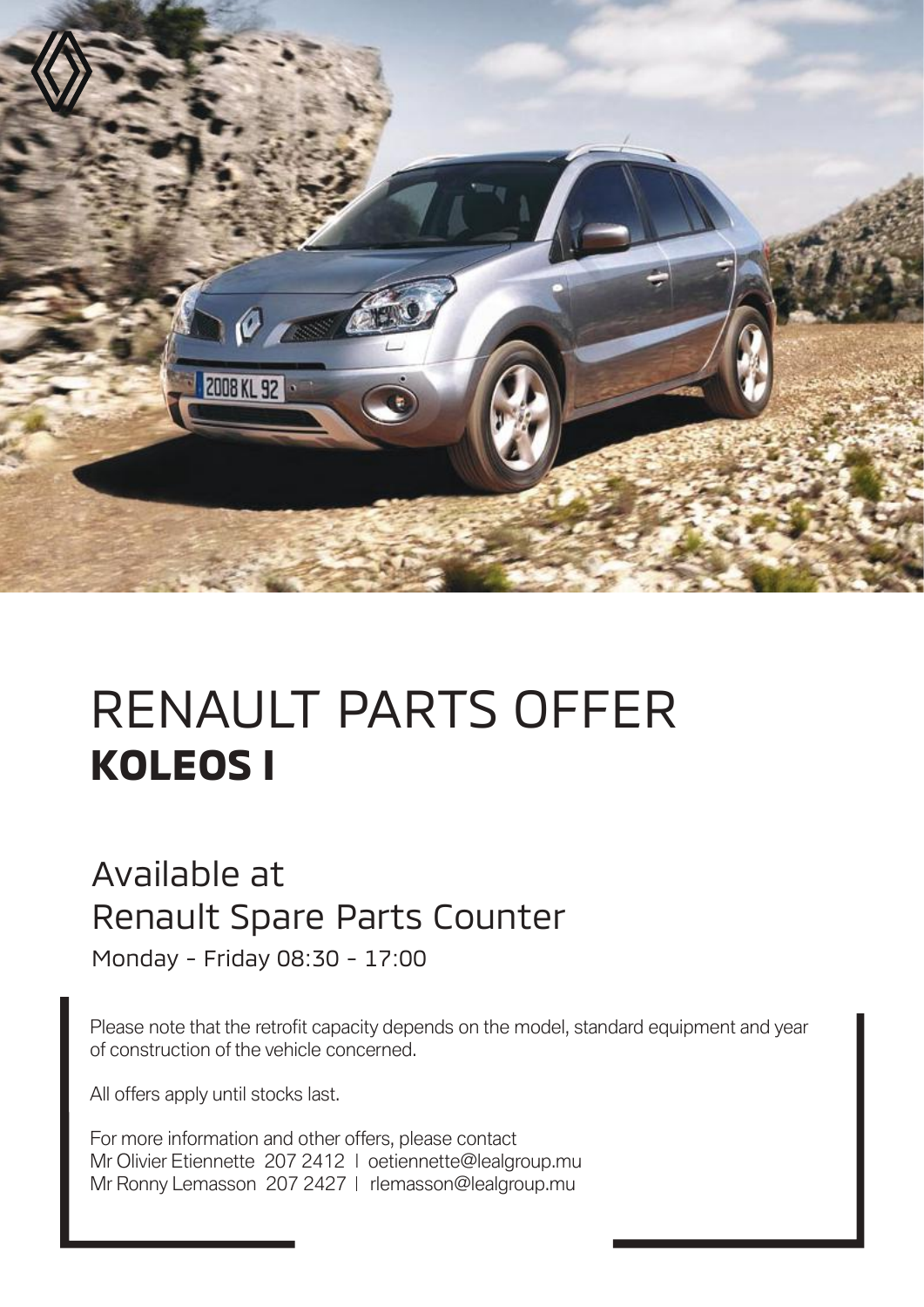

| Part No.   | <b>Part Description</b>            | Model             | Qty              | <b>Unit Normal</b><br>Price (Rs) | $\%$ | <b>Unit Special</b><br>Price (Rs) |
|------------|------------------------------------|-------------------|------------------|----------------------------------|------|-----------------------------------|
| 908895247R | <b>EMBLEME AR</b>                  | <b>HY0E</b>       | $\mathbf{1}$     | 2,165                            | 40%  | 1,299                             |
| 16175ET80A | JOINT BOITIER PAPILLON             | HY0C              | 1                | 1,158                            | 40%  | 695                               |
| 28910JY00A | <b>BOCAL LAVE VITRE</b>            | <b>HY0E</b>       | 1                | 6,722                            | 40%  | 4,033                             |
| 55032JY00A | <b>BUTEE INFERIEUR RESSORT ARR</b> | HY0C              | 1                | 1,534                            | 40%  | 920                               |
| 850107456R | PEAU BOUCLIER ARR                  | HY0C              | 1                | 24,894                           | 40%  | 14,937                            |
| 87016JY00A | <b>FIXATION SIEGE</b>              | HY <sub>0</sub> C | 2                | 5,474                            | 40%  | 3,285                             |
| 214307999A | <b>BOUCHON RADIATEUR</b>           | HY0C              | 1                | 1,552                            | 50%  | 776                               |
| 62222JY00B | SUPPORT PARE - CHOC AV             | HY0C              | 4                | 1,540                            | 50%  | 770                               |
| 62223JY00B | SUPPORT PARE-CHOC AV               | <b>HY0E</b>       | 4                | 1,546                            | 50%  | 773                               |
| 62224JY00A | SUPPORT PARE-CHOC AV               | <b>HY0E</b>       | 4                | 1,868                            | 50%  | 934                               |
| 62225JY00A | <b>SUPPORT</b>                     | HY <sub>0</sub> C | 3                | 1,716                            | 50%  | 858                               |
| 7711424784 | <b>SKI ARRIERE</b>                 | HY0C<br>*DS18*    | 1                | 6,739                            | 50%  | 3,370                             |
| 8201117002 | <b>BAGUE CAPTEUR</b>               | <b>HY0E</b>       | $\overline{2}$   | 1,312                            | 50%  | 656                               |
| 0155310501 | <b>AGRAFE</b>                      | HY <sub>0</sub> C | 11               | 108                              | 80%  | 22                                |
| 0854351642 | <b>VIS</b>                         | HY0C              | $\overline{7}$   | 78                               | 80%  | 16                                |
| 20651JG300 | SUPPORT ECHAPPEMENT                | HY0C              | $\mathbf{1}$     | 1,449                            | 80%  | 290                               |
| 22401JA01B | <b>BOUGIE ALLUMAGE</b>             | HY0C              | 50               | 1,440                            | 80%  | 288                               |
| 25560JY02B | <b>COMMANDE SOUS VOLANT</b>        | <b>HY0E</b>       | 1                | 15,134                           | 80%  | 3,027                             |
| 264305204R | <b>AMPOULE PLAFONNIER</b>          | HY0C              | 4                | 86                               | 80%  | 17                                |
| 26447JY00A | LAMPE                              | HY0C              | 4                | 330                              | 80%  | 66                                |
| 285976163R | <b>CARTE DE DEMARRAGE</b>          | <b>HYOC</b>       | 1                | 11,554                           | 80%  | 2,311                             |
| 30610JY00C | <b>CLUTCH CYLINDER ASSY</b>        | HY0C              | 1                | 8,669                            | 80%  | 1,734                             |
| 33100JG20A | <b>MODULE RENVOI</b>               | <b>HY0E</b>       | 1                | 73,667                           | 80%  | 14,733                            |
| 33143CA01A | <b>ECROU</b>                       | HY0C              | 1                | 653                              | 80%  | 131                               |
| 37120JD00B | <b>VIS</b>                         | HY0C              | 6                | 270                              | 80%  | 54                                |
| 371717S00A | <b>ECROU</b>                       | HY0C              | 5                | 114                              | 80%  | 23                                |
| 38130CA000 | ROULEMENT DIFFERENTIEL             | HY0C              | $\mathbf{1}$     | 2,646                            | 80%  | 529                               |
| 38140CA000 | ROULEMENT AV PIGNON                | <b>HY0E</b>       | 1                | 4,257                            | 80%  | 851                               |
| 38189CA01A | JOINT ETC PIGNON DIFFERENTIEL      | HY0C              | 1                | 1,744                            | 80%  | 349                               |
| 383428E000 | <b>JOINT ETANCHEITE BVA</b>        | HY0C              | $\boldsymbol{2}$ | 1,460                            | 80%  | 292                               |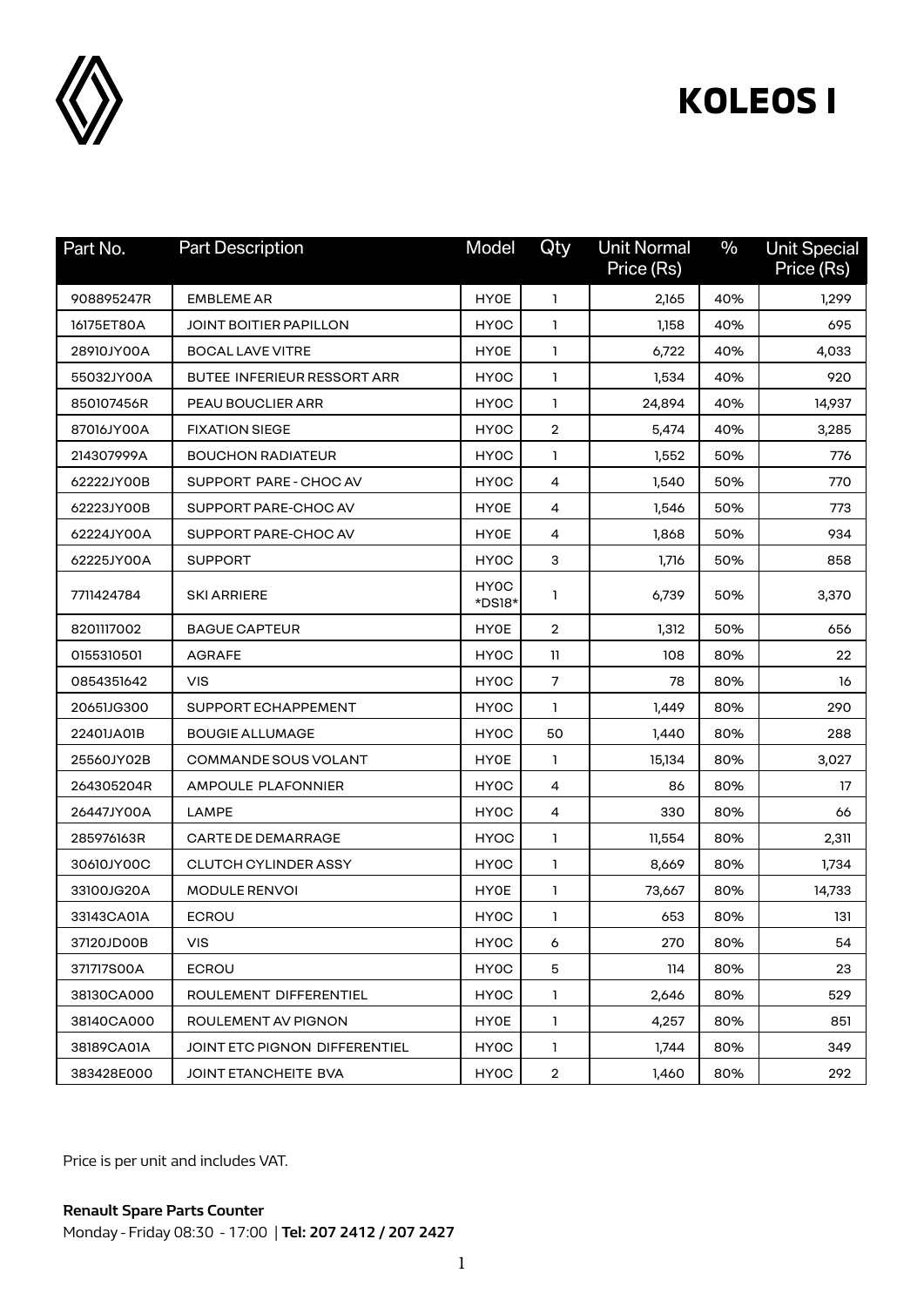

| Part No.   | <b>Part Description</b>        | Model          | Qty            | <b>Unit Normal</b><br>Price (Rs) | $\frac{0}{0}$ | <b>Unit Special</b><br>Price (Rs) |
|------------|--------------------------------|----------------|----------------|----------------------------------|---------------|-----------------------------------|
| 397417905R | SOUFFLET AV/G COTE BTE         | <b>HYOC</b>    | 3              | 5,177                            | 80%           | 1,035                             |
| 46531JG00A | <b>COUVRE PEDALE FREIN</b>     | HY0C           | $\overline{2}$ | 690                              | 80%           | 138                               |
| 46531JG02A | <b>COUVRE PEDALE</b>           | <b>HY0E</b>    | 1              | 632                              | 80%           | 126                               |
| 48203JD01A | SOUFFLET DA G/D                | HY0C           | $\mathbf{1}$   | 2,502                            | 80%           | 500                               |
| 48935JY00A | <b>VIS</b>                     | HY0C           | 1              | 255                              | 80%           | 51                                |
| 54050JD00A | <b>BUTEE CHOC AV</b>           | HY0C           | 2              | 1,569                            | 80%           | 314                               |
| 543200919R | <b>BLOC FILTRANT AV</b>        | HY0C           | 1              | 3,198                            | 80%           | 640                               |
| 543204016R | BLOC FILTRANT AV *DS18*        | HY0C           | 1              | 3,198                            | 80%           | 640                               |
| 62030JY100 | RENFORT BOUCLIER AVANT         | HY0C           | 1              | 13,339                           | 80%           | 2,668                             |
| 62322JY00A | <b>GRILLE RADIATEUR</b>        | HY0C           | $\mathbf{1}$   | 7,088                            | 80%           | 1,418                             |
| 62549JY00A | SUPPORT PARE-CHOC              | <b>HYOE</b>    | $\mathbf{1}$   | 1,869                            | 80%           | 374                               |
| 72716JY00A | <b>JOINT P/BRISE</b>           | HY0C           | 6              | 1,051                            | 80%           | 210                               |
| 769841366R | AGRAFE POUR PROTECTION PORTE   | HY0C           | 26             | 124                              | 80%           | 25                                |
| 769843688R | <b>AGRAFE</b>                  | HY0C           | 19             | 114                              | 80%           | 23                                |
| 7711424374 | ENJOLIVEUR FEUX ANTIBROUILLARD | HY0C<br>*DS18* | $\overline{2}$ | 3,715                            | 80%           | 743                               |
| 801860017R | ENJOLIVEUR PORTE AV/D          | HY0C           | 1              | 12,108                           | 80%           | 2,422                             |
| 80611JY00A | MODULE COMMANDE POIGNET EXT    | HY0C           | 1              | 6,100                            | 80%           | 1,220                             |
| 80652JY00A | JOINT POIGNEE PORTE AV         | HY0C           | $\mathbf{1}$   | 37                               | 80%           | $\overline{7}$                    |
| 82877JY09A | ENJOLIVEUR PORTE ARR/G         | <b>HY0E</b>    | $\mathbf{1}$   | 8,022                            | 80%           | 1,604                             |
| 876181708R | COMMANDE BASCULE               |                | 1              | 6,735                            | 80%           | 1,347                             |
| 90460JY00A | <b>EQUILIBREUR</b>             | HY0C           | 1              | 8,826                            | 80%           | 1,765                             |
| 7711423432 | <b>BARRES DE TOIT - KOLEOS</b> | KOLE-<br>OS    | 1              | 11,799                           | 80%           | 2,360                             |
| 11210ET80A | <b>TAMPON ELAST D</b>          | HY0C           | З              | 12,616                           | 80%           | 2,523                             |
| 11350JY20A | BIELLETTE D ASS                | <b>HY0C</b>    | 2              | 4,512                            | 80%           | 902                               |
| 210106N226 | POMPE A EAU                    | HY0C           | 6              | 6,820                            | 80%           | 1,364                             |
| 216222066R | TUYAU HUILE ENTRE RADIATEUR BV | <b>HYOE</b>    | $\mathbf{1}$   | 6,990                            | 80%           | 1,398                             |
| 216245477R | TUYAU HUILE RADIATEUR BVA      | <b>HYOE</b>    | $\mathbf{1}$   | 9,624                            | 80%           | 1,925                             |
| 23731JA11A | CAPTEUR PEDAL ACC              | HY0C           | $\mathbf{1}$   | 12,165                           | 80%           | 2,433                             |
| 24010JZ85E | <b>CABLAGE PLANCHE B</b>       | HY0C           | 1              | 52,869                           | 80%           | 10,574                            |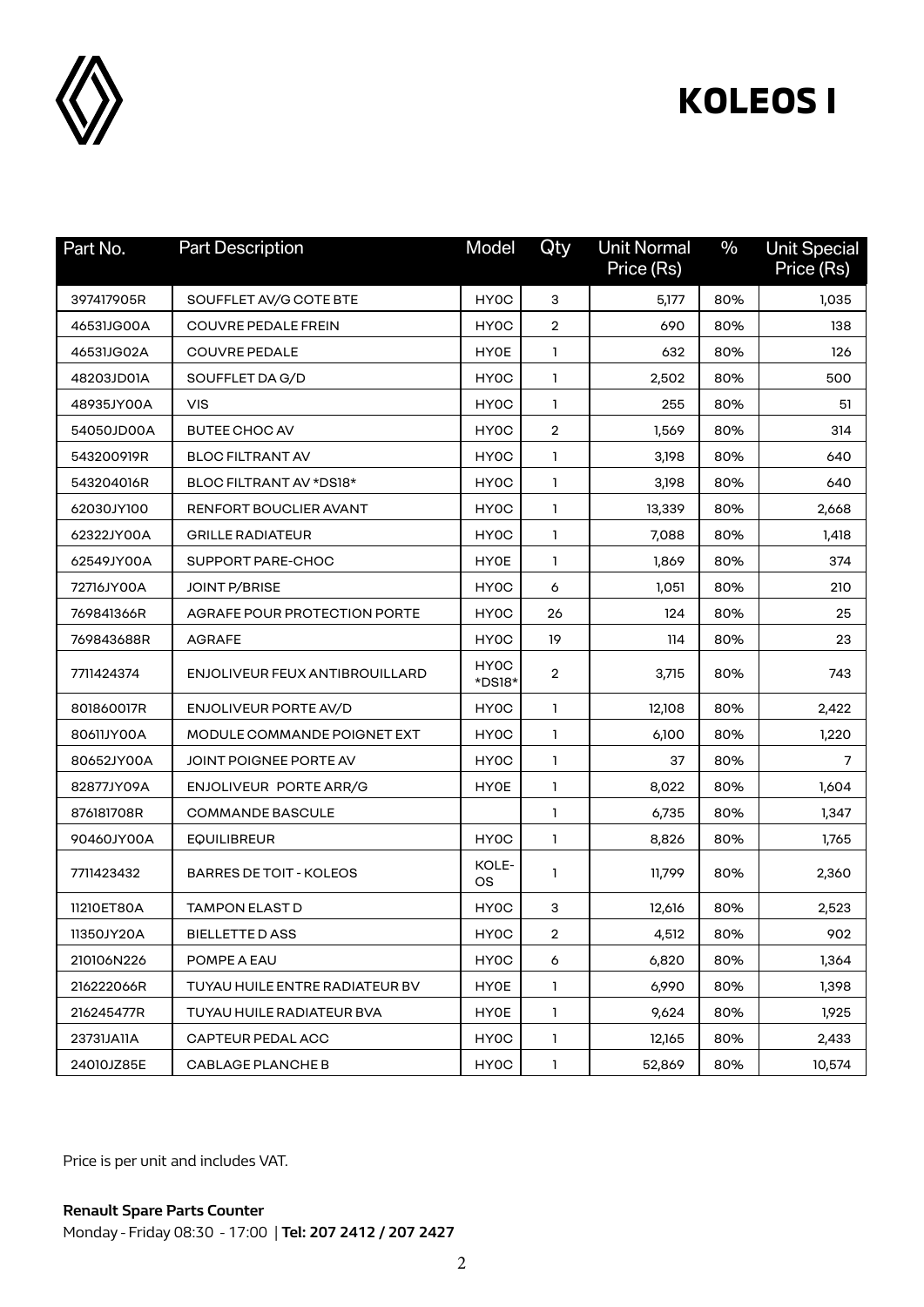

| Part No.   | <b>Part Description</b>       | Model               | Qty            | <b>Unit Normal</b><br>Price (Rs) | $\frac{0}{0}$ | <b>Unit Special</b><br>Price (Rs) |
|------------|-------------------------------|---------------------|----------------|----------------------------------|---------------|-----------------------------------|
| 24319C9910 | <b>FUSIBLE</b>                | HY0C<br>KOLE-<br>OS | 9              | 1,002                            | 80%           | 200                               |
| 24319C9915 | <b>FUSIBLE</b>                | HY0C<br>KOLE-<br>OS | 1              | 884                              | 80%           | 177                               |
| 24319C9920 | <b>FUSIBLE</b>                | HY0C<br>KOLE-<br>OS | 10             | 1,003                            | 80%           | 201                               |
| 24319C9924 | <b>FUSIBLE</b>                | HY0C<br>KOLE-<br>ОS | 10             | 1,002                            | 80%           | 200                               |
| 2523079942 | <b>RELAIS-1M</b>              | <b>HY0E</b>         | $\mathbf{1}$   | 794                              | 80%           | 159                               |
| 253204M400 | <b>CONTACTEUR FREIN</b>       | HY0C                | $\mathbf{1}$   | 685                              | 80%           | 137                               |
| 25320BC60B | <b>CONTACTEUR FREIN</b>       | HY0C                | 1              | 3,149                            | 80%           | 630                               |
| 25320JY00A | <b>CONTACTEUR FREIN</b>       | HY0C                | $\mathbf{1}$   | 5,458                            | 80%           | 1,092                             |
| 26580JY00A | ANTIBROUILLARD AR             | HY0C                | 1              | 2,849                            | 80%           | 570                               |
| 280348089R | AFFICHEUR RADIO               | HY0C                | $\mathbf{1}$   | 13,816                           | 80%           | 2,763                             |
| 40224JY00A | <b>ECROU DE ROUE</b>          | HY0C                | $\overline{7}$ | 131                              | 80%           | 26                                |
| 40700JY00C | <b>VALVE DE ROUE</b>          | HY0C                | $\overline{2}$ | 4,745                            | 80%           | 949                               |
| 411200003R | COLLECTION REPARATION         | <b>HY0E</b>         | $\overline{2}$ | 2,132                            | 80%           | 426                               |
| 432000016R | <b>DISQUE FREIN ARRIERE</b>   | HY0C                | 3              | 8,478                            | 80%           | 1,696                             |
| 47930JG200 | <b>CAPTEUR LACET</b>          | HY0C                | $\overline{2}$ | 37,108                           | 80%           | 7,422                             |
| 54325JE21C | <b>BUTEE TOURNANTE</b>        | HY0C                | $\overline{2}$ | 3,948                            | 80%           | 790                               |
| 54613JY19C | <b>COUSSINET BARRE</b>        | HY0C                | 6              | 1,121                            | 80%           | 224                               |
| 562302346R | <b>COUSSINET BARRE A</b>      | HY0C                | $\overline{2}$ | 1,012                            | 80%           | 202                               |
| 562309991R | COUSSINET BARRE ARR           | HY0C                | $\overline{2}$ | 960                              | 80%           | 192                               |
| 62227JY00A | <b>SUPPORT</b>                | HY0C                | 1              | 833                              | 80%           | 167                               |
| 7701068773 | <b>THERMOSTAT</b>             | HY0C                | $\mathbf{1}$   | 2,637                            | 80%           | 527                               |
| 7711423553 | SKI AVANT                     | HY0C<br>*DS18*      | $\mathbf{1}$   | 7,889                            | 80%           | 1,578                             |
| 7711423562 | <b>BECQUET ARRIERE (TOIT)</b> | HY0C<br>*DS18*      | $\overline{2}$ | 9,867                            | 80%           | 1,973                             |